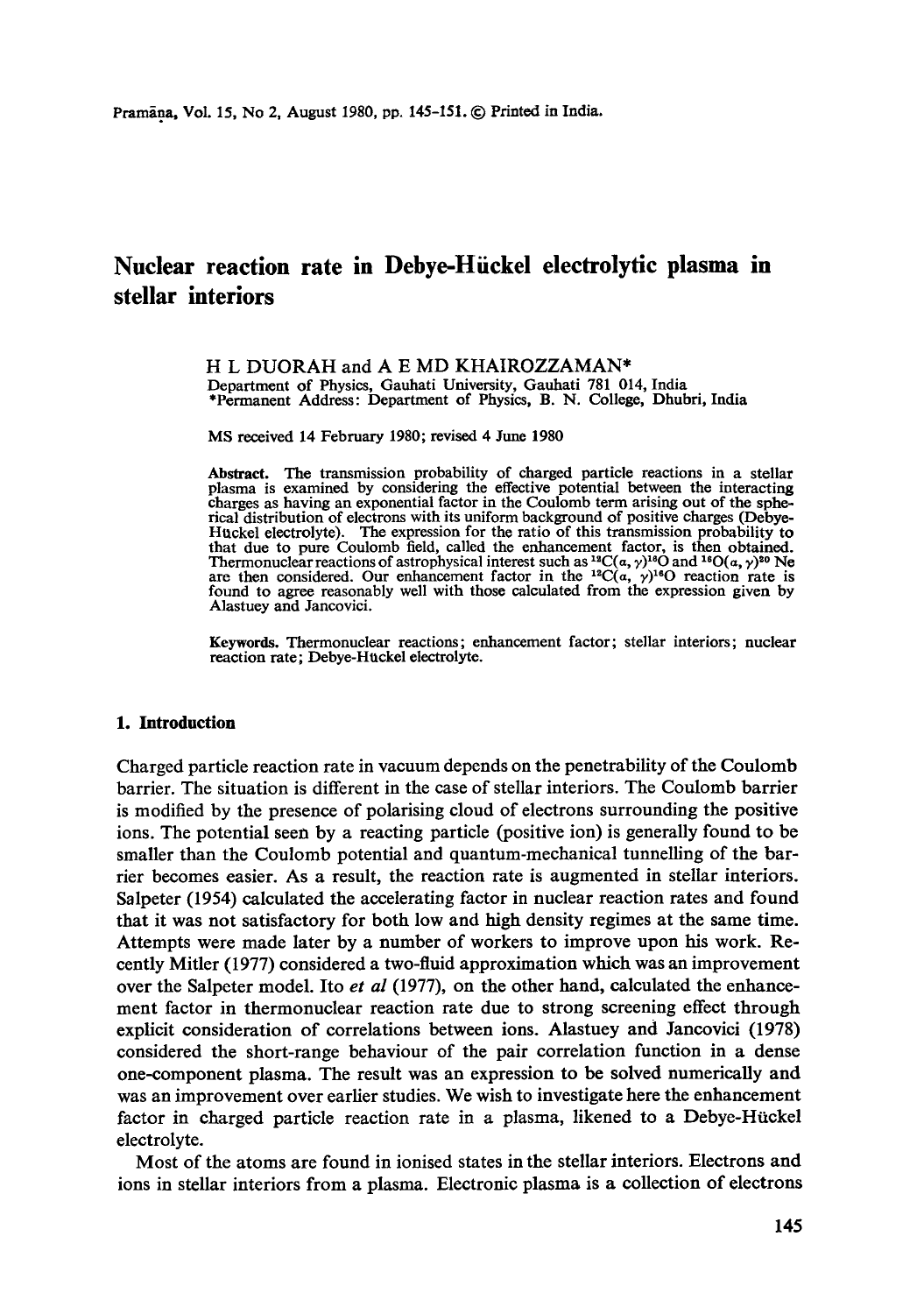with a uniform background of positive charges. This medium shows a collective response to charge fluctuation leading to plasma oscillation. Here the electrons surround a test charge *Ze* such that they screen out the Coulomb field at a distance of the order of the screening radius  $r_D (= K_D^{-1})$ . Such a screening was first studied by Debye and Hückel in their theory of electrolytes. The effect of polarisation of the charge clouds is the thinning of the barrier leading to the enhancement of the nuclear reaction rate in these situations.

When a plasma is in thermal equilibrium in an electrostatic potential  $\phi$  then the spatial density of electrons is given by (Jackson 1978)

$$
n(x) = n_0 \exp(-e\phi/kT), \tag{1}
$$

where  $n_0$  is the equilibrium number density of electrons. The potential can be obtained from the Poisson's equation for the spherical distribution of electrons around a test charge *Ze* given by

$$
\nabla^2 \phi - K_D^2 \phi = -4\pi Z e \, \delta(x), \tag{2}
$$

where  $k_D$  is the Debye wave number and  $\delta(x)$  represents the delta function distribution of charges. The spherically symmetric solution of this equation is given by

$$
\phi(r) = Ze \exp\left(-\frac{K_D r}{r}\right).
$$
 (3)

Then the effective interaction energy between nuclei of charges  $Z_1$  and  $Z_2$  is given by

$$
Z_1 Z_2 e^2 \frac{\exp\left(-K_D r\right)}{r}.
$$
 (4)

The Coulomb repulsive force as seen by the interacting particles appears to be less due to the screening cloud.

In  $\S$  2, we calculate the transmission probability arising out of this screened potential and then obtain the ratio of this penetrability to that obtained by Cox and Giuli (1968) for a pure Coulomb field. Numerical calculations leading to the determination of the enhancement factor for two specific reactions of astrophysical interest are given in § 3.

## **2. Transmission probability**

The low energy cross-section for exothermie charged particle reaction is given by (Cox and Giuli 1968)

$$
\sigma = \text{const } E^{1/2} P_i(E) \text{ for } E \to 0. \tag{5}
$$

The penetration factor for a charged particle with angular momentum *l* relative to the nucleus in question is given by (Blatt and Weisskopf 1952)

$$
P_l \approx \frac{K_l(R)}{k} \exp\left[-2\int\limits_R^{R_c} K_l(r) \, dr\right],\tag{6}
$$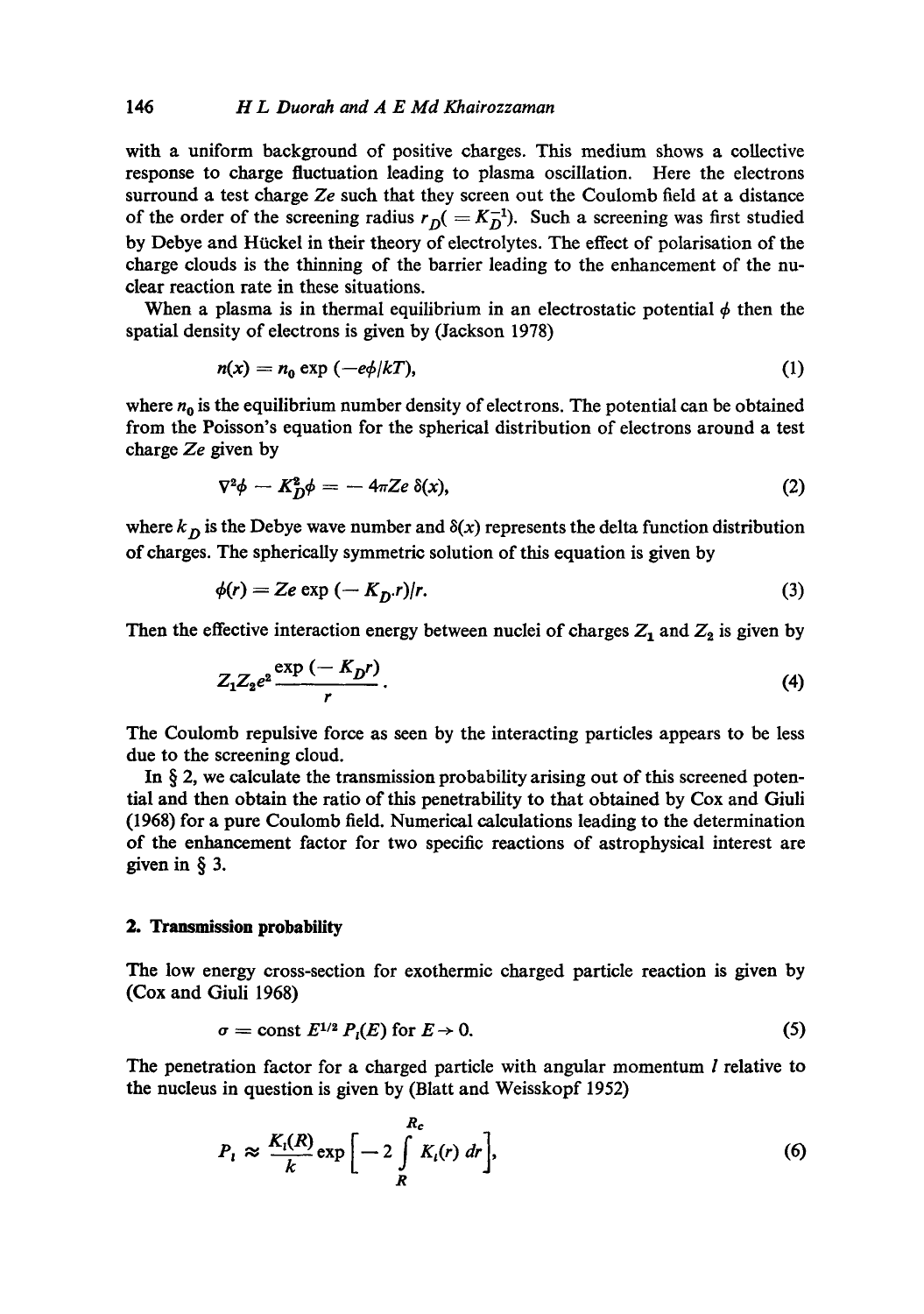*Nuclear reaction in dense stellar plasma* 147

where 
$$
K_l(r) = \left(\frac{2m}{\hbar^2} U_l(r) - k^2\right)^{1/2}
$$
. (7)

 $U_i(r)$  is the potential barrier given by

$$
U_{i}(r) = V(r) + \frac{l(l+1)\hbar^{2}}{2mr^{2}},
$$
\n(8)

and *V(r) Z1Zz e2* 

$$
V(r) = \frac{Z_1 Z_2 e^2}{r} \exp(-K_D r),
$$
\n(9)

with 
$$
K_D^{-1} = 6.91 (T/n_0)^{1/2}
$$
 cm. (10)

We define R as the interaction radius and  $R_c$  as the classical radius of closest approaeh i.e.,

$$
R = r_0 \left( A_1^{1/3} + A_2^{1/3} \right) \text{ fm},\tag{11}
$$

where  $r_0$  is a constant expressed in fm and  $A_1$  and  $A_2$  are the mass numbers of the interacting charges and

$$
R_e = \frac{Z_1 Z_2 e^2}{E + Z_1 Z_2 e^2 K_D}.
$$
\n(12)

For low energy interactions  $l = 0$  the penetration probability is given by

 $\mathbf{z}$ 

$$
P_0 = \left(\frac{B}{E} - 1\right)^{1/2} \exp\left(-\mathcal{F}\right),\tag{13}
$$

where 
$$
B = V(R) = Z_1 Z_2 e^2/R,
$$
 (14)

$$
E = \hbar^2 k^2 / 2m, \tag{15}
$$

and 
$$
\mathcal{F} = 2 \int_{R}^{R_c} \left( \frac{2m Z_1 Z_2 e^2}{r \hbar^2} \exp(-r/r_D) - k^2 \right)^{1/2} dr.
$$
 (16)

Expanding the exponential term under the radical after taking only upto the second order term for  $r/r_D \ll 1$ ) we have

$$
\mathcal{F} \approx 2 k \left( 1 + \frac{Z_1 Z_2 e^2}{E r_D} \right)^{1/2} \int\limits_R^{R_c} \left( \frac{R_c}{r} - 1 \right)^{1/2} dr. \tag{17}
$$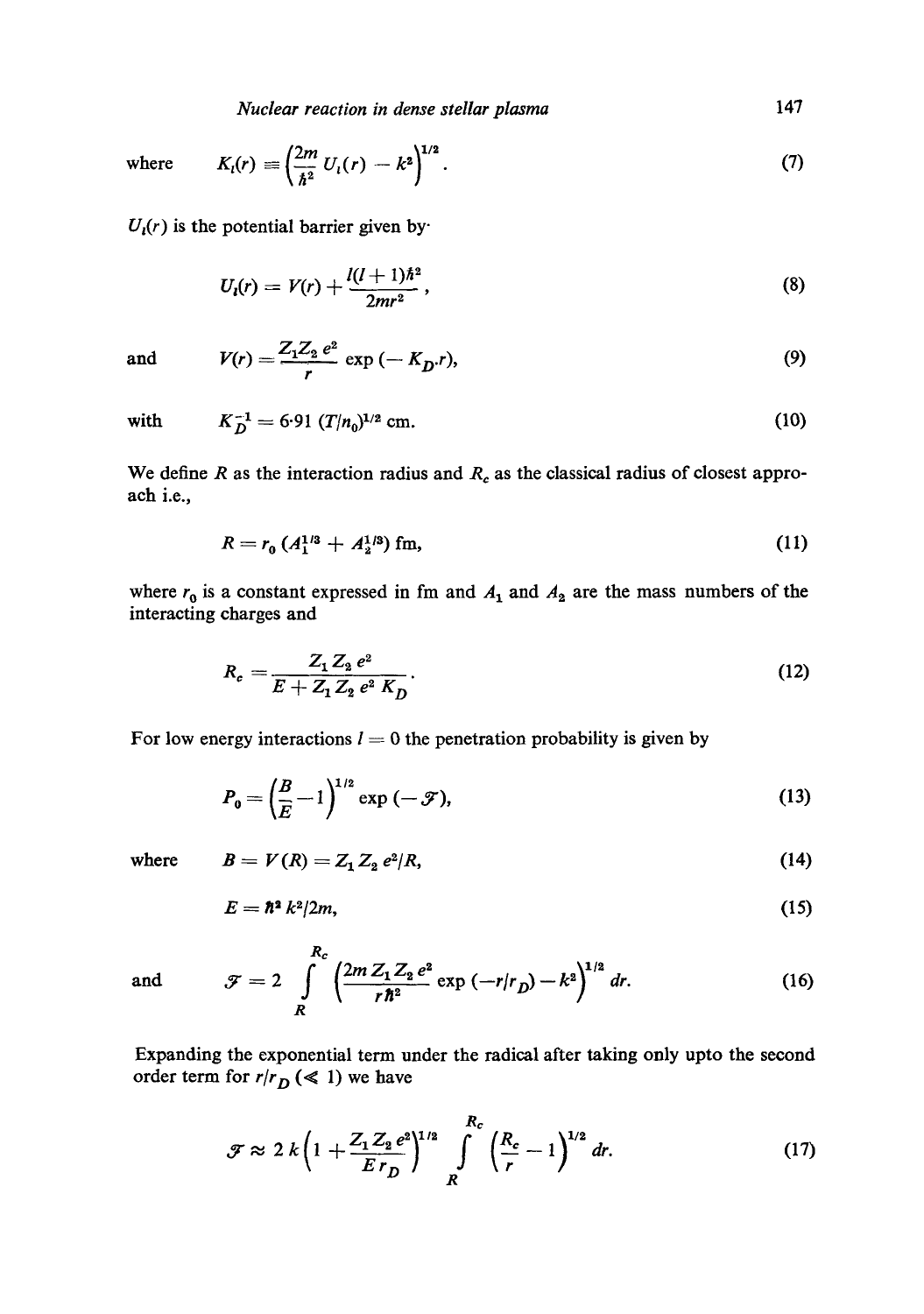Substituting  $\xi^2$  for  $r/R_c$ , we finally obtain after some algebra

$$
\mathcal{F} \approx \frac{4 k Z_1 Z_2 e^2}{E \left(1 + \frac{Z_1 Z_2 e^2}{E r_D}\right)^{1/2}} \qquad .
$$
  

$$
\left\{\frac{\pi}{4} - \frac{1}{2} (R/R_c)^{1/2} \left(1 - \frac{R}{R_c}\right)^{1/2} - \frac{1}{2} \sin^{-1} (R/R_c)^{1/2}\right\}.
$$
 (18)

Since  $R/R_c \le 1$ , the term within the curly bracket can be expanded to give

$$
\mathcal{F} \approx \zeta \left(2\pi\eta - 8\eta a + \frac{4}{3}\eta a^3 + \frac{1}{5}a^5\eta + \frac{1}{14}\eta a^7 + \ldots\right),\tag{19}
$$

where 
$$
\zeta = \frac{1}{\left(1 + \frac{Z_1 Z_2 e^2}{E r_D}\right)^{1/2}},
$$
 (20)

$$
a = (R/Rc)1/2,
$$
\n(21)

and 
$$
\eta = (m/2)^{1/2} \frac{Z_1 Z_2 e^2}{\hbar E^{1/2}}.
$$
 (22)

With this expression for  $\mathcal F$ , the penetration probability is approximately given by

$$
P_0 \approx \left(\frac{B}{E}\right)^{1/2} \exp(-\zeta) \exp\left[\eta a \left(8 - \frac{4}{3} a^2 - \frac{1}{5} a^4 - \frac{1}{14} a^6 - \cdots\right)\right]
$$
  
\n
$$
\exp(-2 \pi \eta).
$$
 (23)

The approximate expression for the penetrability for a pure Coulomb field as obtained by Cox and Giuli (1968) is given by

$$
P_0 \approx \left\{ B^{1/2} \exp \left[ \frac{8e}{\hbar} \left( \frac{m Z_1 Z_2 R}{2} \right)^{1/2} \right] \right\} E^{-1/2} \exp \left( -2\pi \eta \right). \tag{24}
$$

Thus we define the ratio

$$
\mathscr{R} = \frac{P_0}{P_0^{CG}} = \exp(-\zeta - \chi) \exp\left(\eta \, \alpha \left(8 - \frac{4}{3} \, \alpha^2 - \frac{1}{5} \, \alpha^4 - \frac{1}{14} \, \alpha^6 - \ldots\right)\right),\tag{25}
$$

$$
X = \frac{8e}{\hbar} (\frac{1}{2} m Z_1 Z_2 R)^{1/2}.
$$
 (26)

where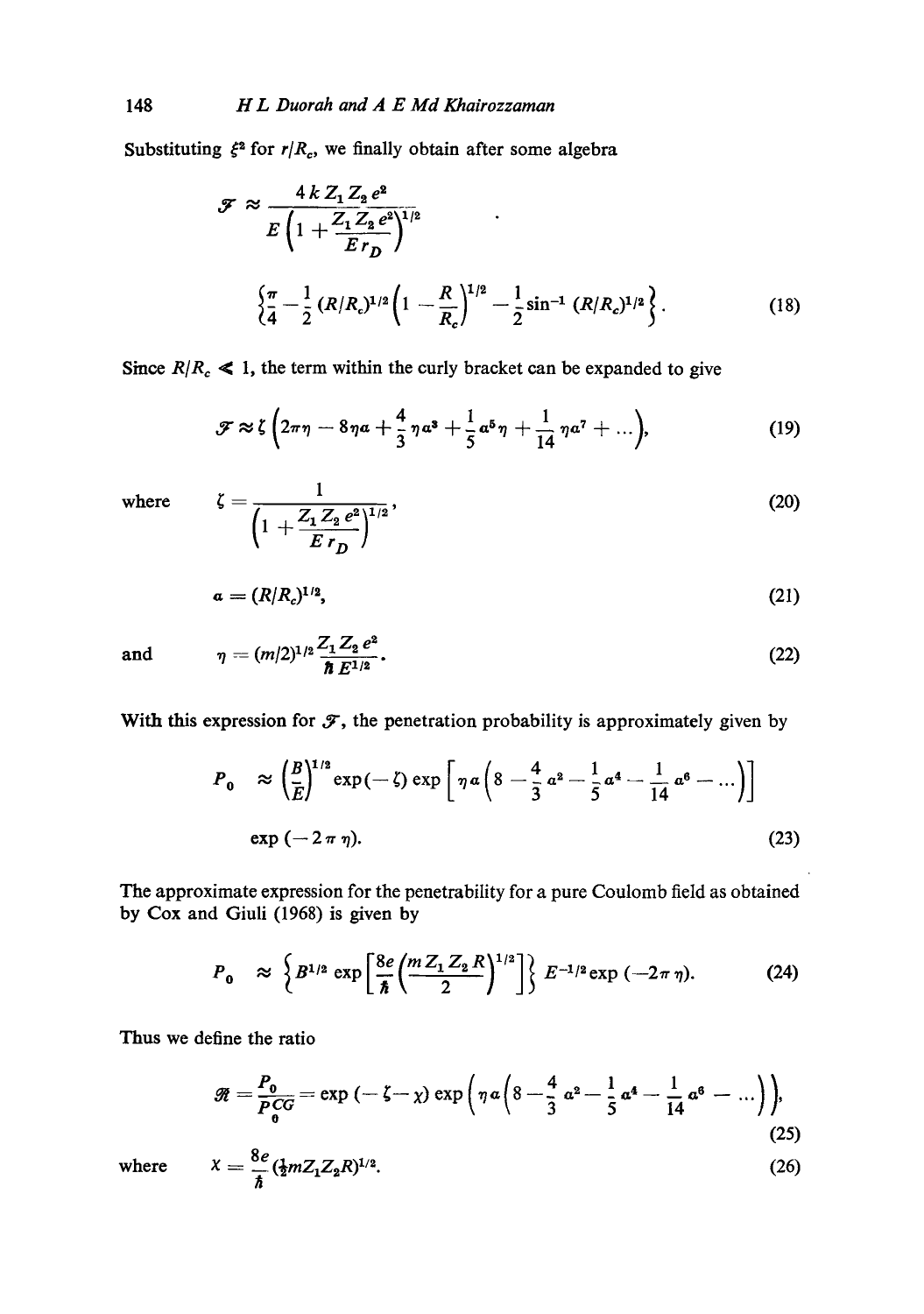## **3. Numerical calculations**

For a thermonuclear reaction in stars, the effective thermal energy is given by (Fowler and Hoyle 1964)

$$
E = 0.122 (Z_1^2 Z_2^2 A)^{1/3} T_9^{2/3} \text{ MeV},\tag{27}
$$

where  $Z_1$  and  $Z_2$  are the atomic numbers of the interacting nuclei and A is the reduced mass number of the pair and the temperature is expressed in  $10^9K$  unit.

Considering charge neutrality of the plasma medium consisting mainly the species with charge  $Z_1$  and mass number  $A_1$ , we can write the electron density as

$$
n_0 = Z_1 n_1,\tag{28}
$$

where  $n_1$  is the number density of the ions constituting the plasma. But

$$
n_1 = \rho X_1 / A_1 H,\tag{29}
$$

where  $\rho$  is the density of the medium,  $X_1$  is the fractional abundance by weight of the main constituent,  $H^{-1} = N_A$ , the Avogadro's number.

Thus, the expression for  $K_D^{-1}$  in equation (10) can be written as

$$
K_D^{-1} = r_D = 6.91 \left( 16.60531 \frac{A_1}{Z_1 X_1} \frac{T_9}{\rho_6} \right)^{1/2} \times 10^{-11} \text{ cm},\tag{30}
$$

where the density is expressed in  $10<sup>6</sup>$  g cm<sup>-3</sup> units. We further write

$$
Z_1 Z_2 e^2 = 14.4 \times 10^{-14} Z_1 Z_2 \text{ MeV-cm.}
$$
 (31)

Using these expressions from equations (27) through (31) in equation (20), we get

$$
\zeta = 1/[1 + 4.192 \times 10^{-3} Z_1 Z_2 \rho_6^{1/2} (Z_1/A_1)^{1/2} X_1^{1/2} / (Z_1^2 Z_2^2 A)^{1/3} T_9^{7/6}].
$$
 (32)

By knowing the various quantities like  $\zeta$ ,  $\chi$ ,  $\eta$ , and  $\alpha$ , we can calculate the ratio  $\mathcal{R}$  which is the enhancement factor in nuclear reaction rate in dense stellar plasma.

Next, we consider a few reactions of astrophysical interest. In a helium plasma, during the advanced evolutionary stages of a star, the <sup>12</sup>C( $\alpha$ ,  $\gamma$ )<sup>16</sup>O reaction is important and so also the <sup>16</sup>O( $\alpha$ ,  $\gamma$ )<sup>20</sup>Ne reaction. Numerical solutions for  $\mathcal{R}$ 's are obtained for these reactions at various temperature and density conditions. Some of the results are shown in table 1. The temperature and density range considered in table 1 are likely to prevail in the white dwarf stages.

The enhancement factor in the rate of nuclear reactions in dense stellar matter (pycnonuelear reactions) has recently been considered by Alastuey and Jancovici (1978). We have calculated their enhancement factor for  ${}^{12}C(a, \gamma){}^{16}O$  reaction and compared them with our result as shown in figure 1.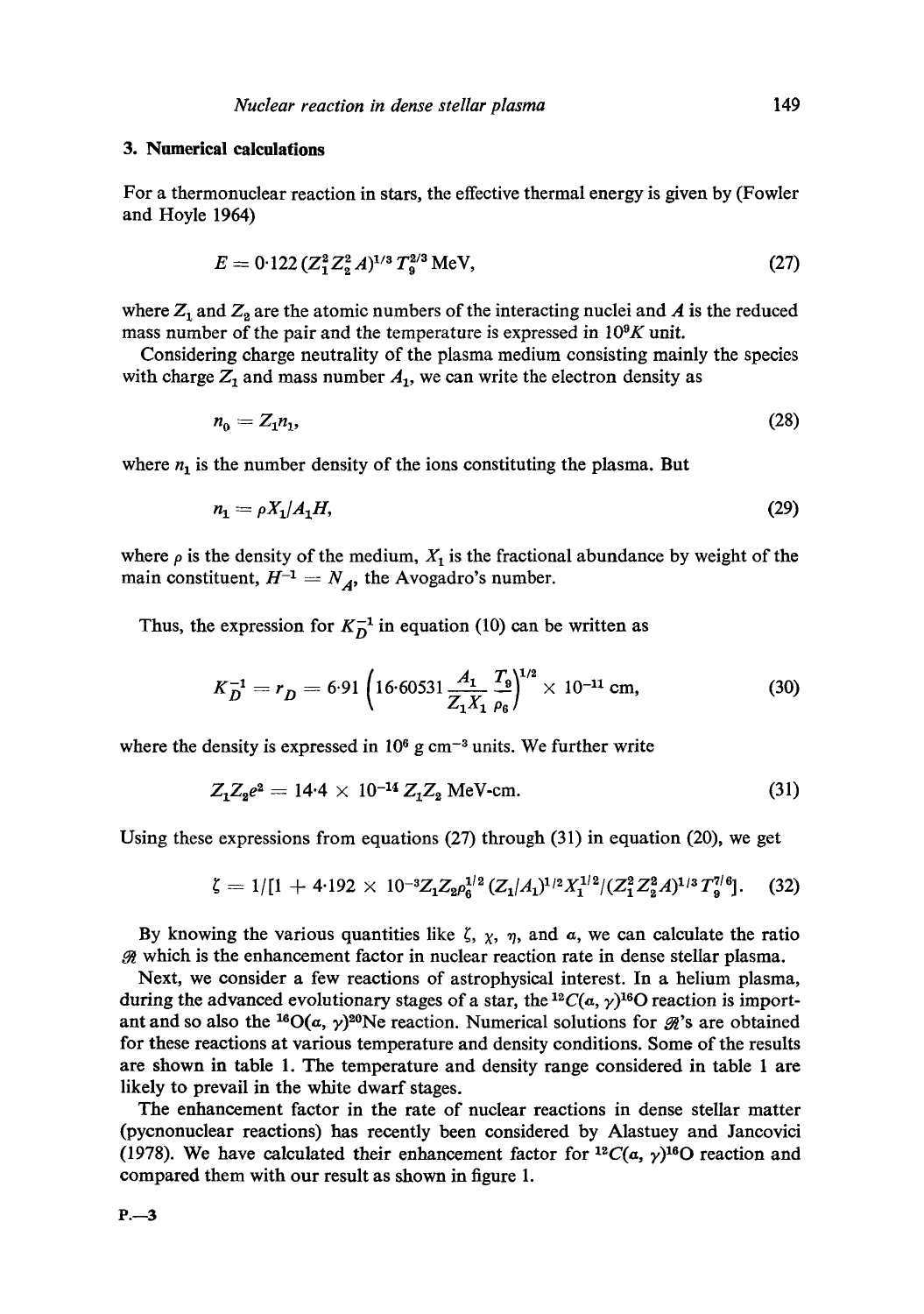| Reaction<br>Т, | ${}^{12}C(a, y)$ <sup>16</sup> O | <sup>16</sup> O(a, y) <sup>20</sup> Ne |
|----------------|----------------------------------|----------------------------------------|
| 0.003          | $0.8236 E + 08$                  | 0.2036 $E + 11$                        |
| 0.005          | 0.8865 $E + 05$                  | 0.3235 $E + 07$                        |
| 0.008          | 0.1118 $E + 04$                  | 0-1181 $E + 05$                        |
| 0.010          | 0.2333 $E + 03$                  | 0.1572 $E + 04$                        |
| 0.030          | $0.2703 E + 01$                  | 0.4965 $E + 01$                        |
| 0.050          | 0.1076 $E + 01$                  | 0.1505 $E + 01$                        |
| 0.100          | 0.5365 $E + 00$                  | 0.6109 $E + 00$                        |
| 0.500          | 0.2492 $E + 00$                  | $0.2318 E + 00$                        |

**Table 1.** Enhancement factors for <sup>12</sup>C(a,  $\gamma$ )<sup>16</sup>O and <sup>16</sup>O(a,  $\gamma$ )<sup>20</sup>Ne reactions as a function of temperature  $(T_9)$  for density  $\rho_6 = 1.0$ 



Figure 1. Logarithm of the enhancement factor as a function of temperature  $(T<sub>9</sub>)$ for <sup>12</sup>C(a,  $\gamma$ )<sup>16</sup>O reaction at  $\rho = 10^8$  g cm<sup>-3</sup>.

### **4. Results, discussions and conclusions**

When the density is low, the gas behaves as an ideal gas. At a very high temperature, electron degeneracy disappears. In the intermediate range of high density and low temperature, the density effect on nuclear reaction rate becomes much more important than the temperature effect. At this stage, the reaction is known as pycnonuclear reaction which only will be effective in the energy generation processes in stars characterised by low temperature and high density conditions.

The present calculation has been done from the simple conception of the Coulomb potential being screened off at a distance of Debye radius. Comparison of our result with that of Alastuey and Jancovici (1978) for the <sup>12</sup>C( $\alpha$ ,  $\gamma$ )<sup>16</sup>O reaction (figure 1) clearly shows that it compares well with their result. An order of magnitude difference in the lower range of temperatures may be due to certain simplifying assumptions such as charge, atomic mass and abundance of the constituents of the plasma.